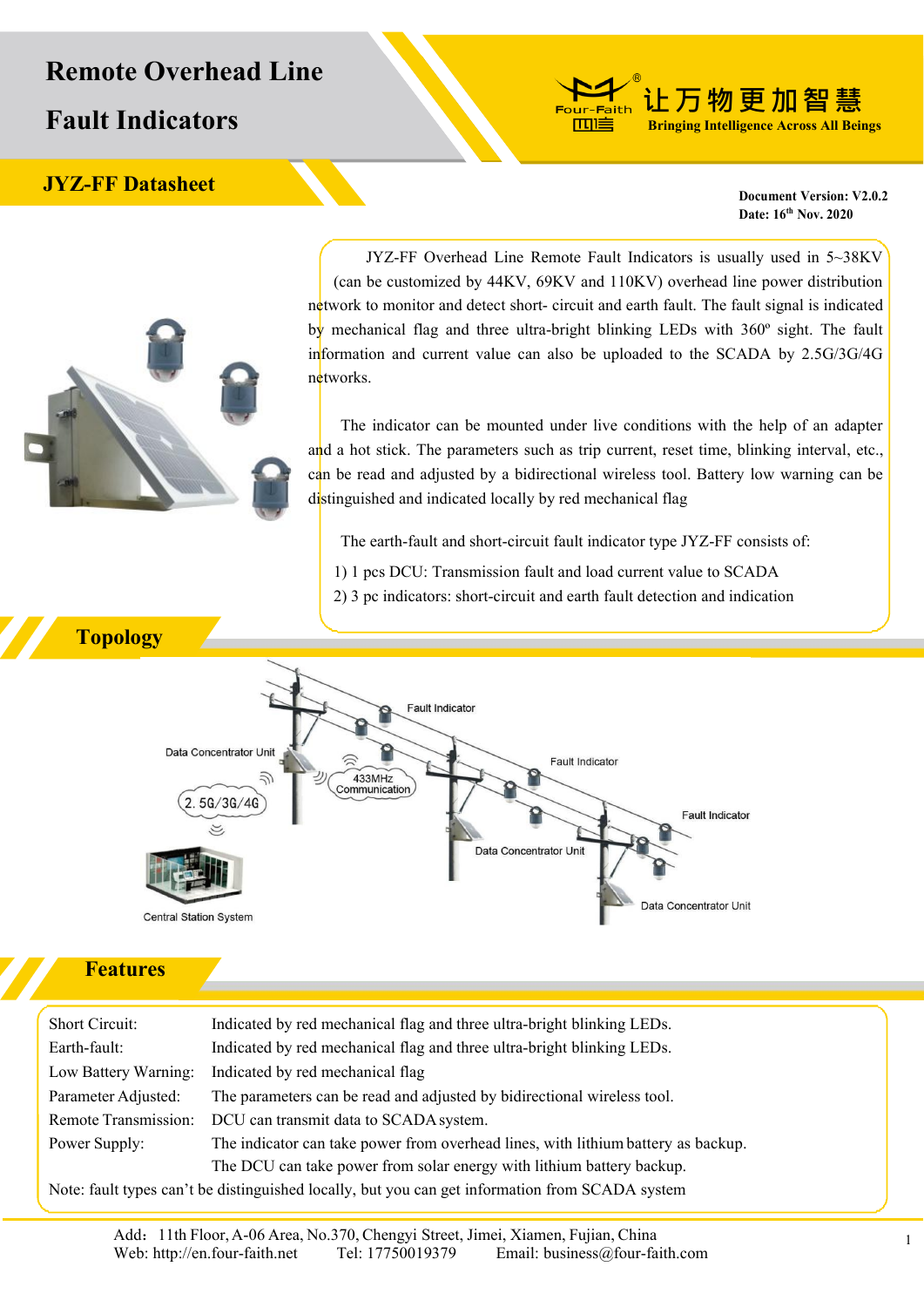# **General Data**

| Subject                         | Value                                                                    |  |
|---------------------------------|--------------------------------------------------------------------------|--|
| Short-circuit Trip Current      |                                                                          |  |
| (Phase to                       | 50~1200A adjustable, 1A step, 150A default                               |  |
| Phase)                          |                                                                          |  |
| Earth-fault Voltage Drop (Phase |                                                                          |  |
| to                              | Adjustable: 1% step, 30% default                                         |  |
| Ground)                         |                                                                          |  |
| Earth-fault Response            | Adjustable: 1 second step, 30s default                                   |  |
| Delay                           |                                                                          |  |
| <b>Indication Unit Reset</b>    | 1. manual by magnet.                                                     |  |
|                                 | 2. remote reset through SCADA system                                     |  |
|                                 | 3. time reset: adjustable, 1 second step, 24h default, max. 48h          |  |
|                                 | 4. Auto delay reset after repower, 1 second step, 30s default, max 5min, |  |
|                                 | only for permanent fault                                                 |  |
| <b>Protection Class</b>         | <b>IP68</b>                                                              |  |
| Internal Type Test              | According to IEEE495-2007                                                |  |
| Operation                       |                                                                          |  |
| Temperature Range               | -40~+70°C                                                                |  |
| <b>Indicator Battery</b>        | Lithium battery type AA 3.6V / 2.7Ah, replaceable                        |  |
| <b>Battery Life</b>             | 10 years                                                                 |  |
| Indicator weight                | approx. 620g                                                             |  |
| DCU weight                      | approx. 3.6Kg                                                            |  |
|                                 | Diameter: 93mm                                                           |  |
| Dimensions                      | Height: 170mm                                                            |  |
| Accuracy                        | $0A~300A~\pm 3A$                                                         |  |
|                                 | 300A~800A ±1%                                                            |  |
| Cable Diameter                  | $6mm-42mm$                                                               |  |
| Ranges                          |                                                                          |  |
| <b>Blinking Frequency</b>       | 10 per minute, adjustable                                                |  |
| Max. load/fault current         | 1200A                                                                    |  |
| Voltage range                   | 5~38KV, can be customized to 44KV, 69KV and 110KV                        |  |
| Current withstand               | 31.5KA/4s                                                                |  |
| Communication                   | 433MHz from indicators to DCU                                            |  |
|                                 | 2.5G/3G/4G from DCU to SCADA                                             |  |
| <b>Communication Protocol</b>   | Indicator to DCU: private                                                |  |
|                                 | DCU to SCADA: IEC101, IEC104, DNP3.0, Modbus                             |  |